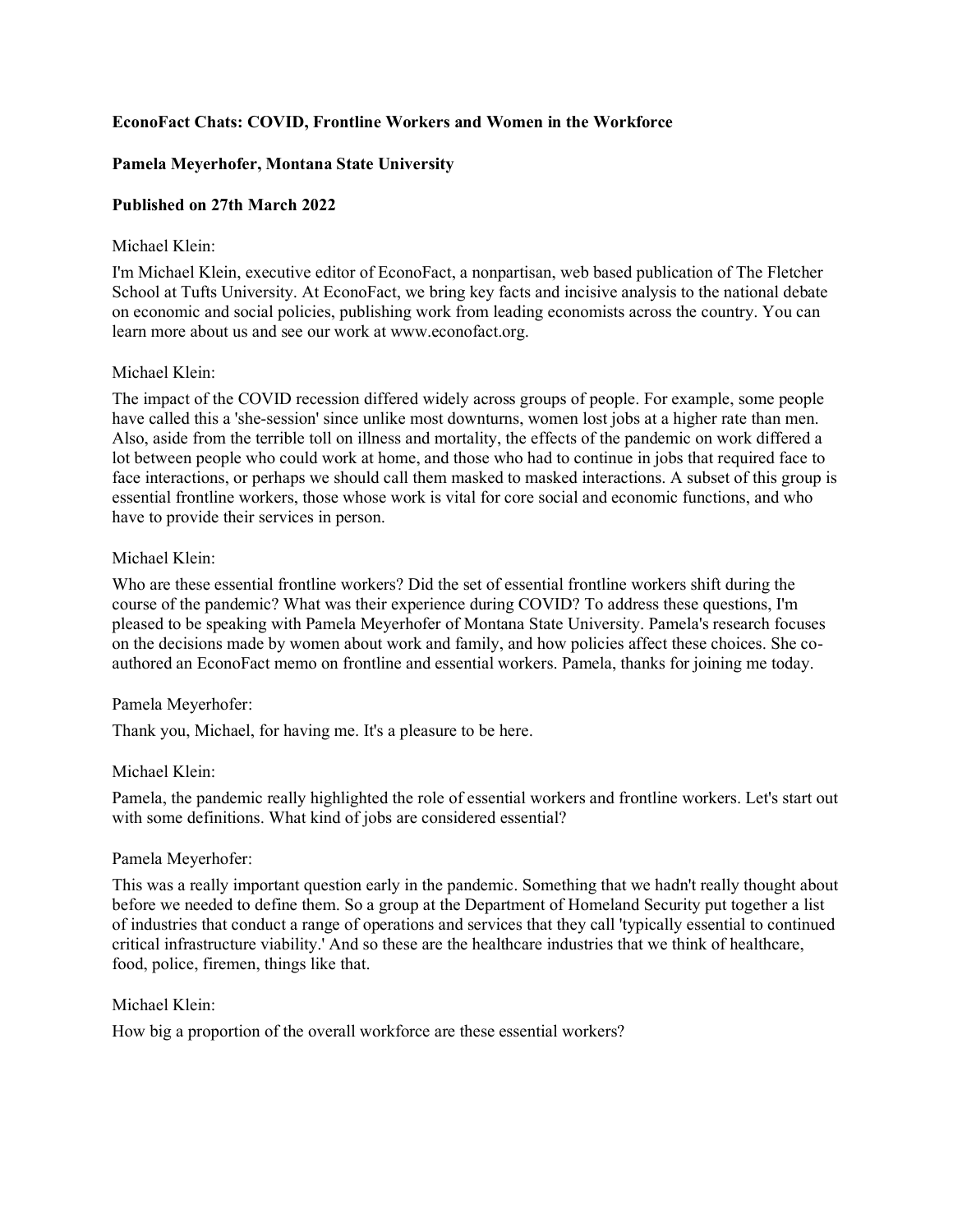## Pamela Meyerhofer:

Because we're looking at these really large industries, it's actually a majority of the labor force. It works out to about 82%. So these essential workers are pretty much the same as your average worker, since it's almost all of the working population.

### Michael Klein:

So if you're in that other 18%, you feel kind of badly that you're not essential.

Pamela Meyerhofer:

Yes, definitely.

### Michael Klein:

Pamela, what about essential frontline workers? Who are they?

### Pamela Meyerhofer:

Great question. Because essential is such a large group, we wanted to look more specifically at the workers who were providing in-person labor and taking on the biggest risk at the beginning of the pandemic. So we use what we call frontline workers. And so these are workers in jobs that cannot be done remotely. Again, this is nurses and doctors. It's also things like janitors, maintenance workers, retail cashiers, truck drivers, that can't be done remotely.

Michael Klein:

What proportion of essential workers are frontline workers?

## Pamela Meyerhofer:

About two thirds of essential workers are frontline workers, which makes them about half of all workers.

## Michael Klein:

What are the characteristics of the people who have been defined as essential frontline workers? Do they tend to have more education or less than the rest of the workforce? And are they better paid or not as well paid?

#### Pamela Meyerhofer:

Frontline workers are a really different group from the overall workforce. They're less educated. They're more likely to be high school dropouts or only have a high school degree. It's also a larger share of minorities like hispanics and immigrants. Also, it's actually less women than the overall labor force because some of these frontline workers are things like transportation and agriculture that are male dominated areas. And on average, these workers are paid less than the overall labor force.

#### Michael Klein:

Some of the people who are classified as essential frontline workers had jobs in industries that shut down or nearly shut down in the early months of the pandemic, right?

#### Pamela Meyerhofer:

Absolutely. This is a big challenge in identifying those workers because airline industries are absolutely essential to the functioning of society, but airlines were under extremely reduced demand because of stay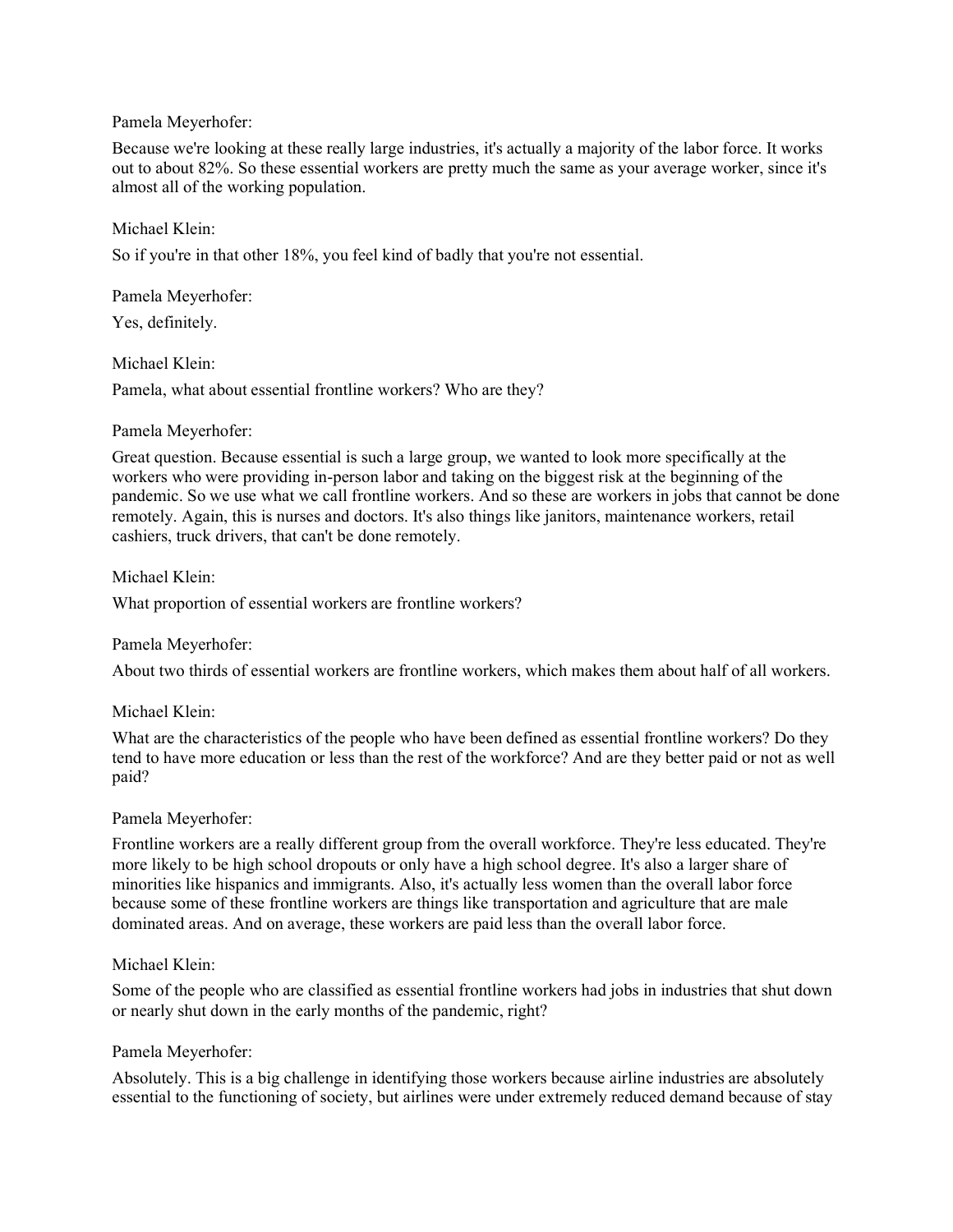at home orders and other things like that. Same thing with food preparation is an essential industry, but a lot of restaurants were closed or working limited hours or with limited staff. And so we had to take that into account. When we did, actually, the demographics were pretty similar if we excluded those people who were less likely to actually be working.

### Michael Klein:

You mean the demographics of the essential frontline workers before and after the shutdown?

#### Pamela Meyerhofer:

Yes. So even if we don't include those shutdown workers, they're still lower educated, larger share minority and lower wage workers.

### Michael Klein:

So one of the striking effects of the pandemic was that children had remote schooling, but this shifted over time as the pandemic waned, vaccines became available, and also because of parental pressure, children started to go back to school. So over time, teachers would've become frontline workers too. Right?

### Pamela Meyerhofer:

Exactly. So in March of 2020, teachers were not defined as essential workers because they were working primarily remotely. But as we moved into the fall of 2020 and into 2021, a lot more education was happening in person or mixed. So the federal government updated their guidelines in December of 2020. And the major change is that educators were now considered essential workers.

#### Michael Klein:

So did this change the overall profile of frontline workers because so many teachers are now being classified as frontline workers, whereas they weren't before?

#### Pamela Meyerhofer:

Yeah. So teachers are a unique group in that they're highly educated, most have a bachelor's degree or higher. It's also a very heavily female dominated area. And so that changed a lot of our demographics of frontline workers, primarily in that now, with including educators, frontline workers are more educated and more female. But overall, even with that inclusion of teachers, the average frontline worker is still less educated than the overall workforce and is more likely to include disadvantaged minorities, particularly hispanics and immigrants, and are still lower paid than the average worker.

#### Michael Klein:

But Pamela do the two high profile groups of frontline workers, people in healthcare and teachers, do their characteristics differ from the characteristics of the other frontline workers?

#### Pamela Meyerhofer:

Yeah. So both teachers and healthcare workers are female dominated groups. About one sixth of all of the frontline workers are healthcare workers. And what's important is that there are two groups within healthcare workers. And so the first are the practitioners. This is doctors, pharmacists, nurses. And so these are still more female when you include nurses, but doctors are majority male. So this is a higher educated, higher paid group. When we turn to health support workers like home health aides, nursing home assistants and things like that, then we're looking at about a quarter of all healthcare workers, but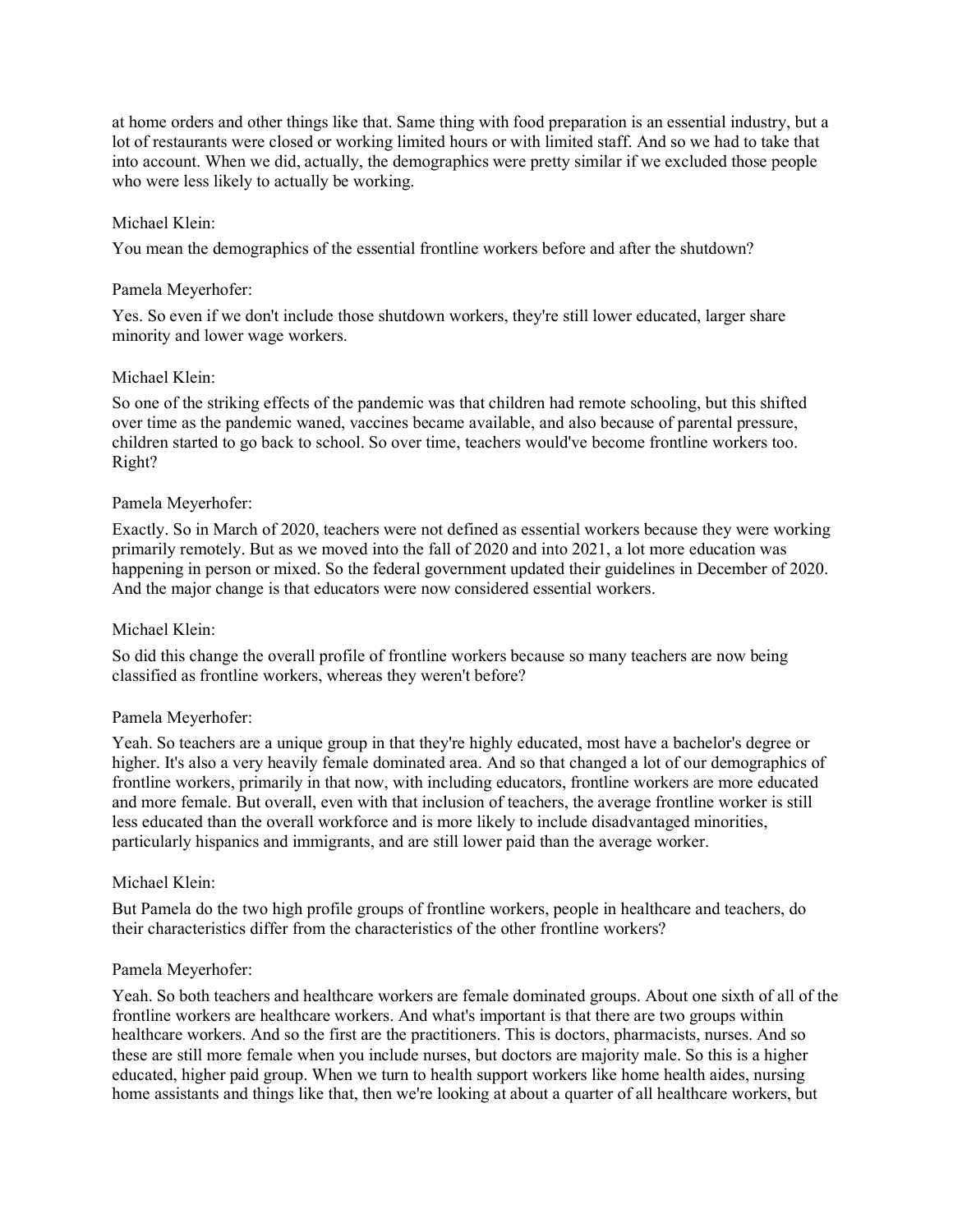these are majority female. 86% of them are female. They're more likely to be minority and more likely to be immigrant and single mom and receive much lower wages than the practitioners like doctors.

Michael Klein: What about teachers?

## Pamela Meyerhofer:

As I mentioned before, teachers are more female. They represent about one eighth of all frontline workers. And so that is a pretty large proportion. They are almost three quarters female where the overall workforce is about half female. Educators are more white and more likely to have a bachelor's degree or higher. And so their demographics are really driven by the teachers in primary and secondary schools who have above average wages overall.

#### Michael Klein:

So women are overrepresented in these two groups, healthcare workers and educators. Pivoting a little bit, I'd like to discuss the effects of the COVID recession on women, and more broadly women's experiences in the labor force. First, the COVID recession was different in its effect on women versus men as compared to other recessions, right?

### Pamela Meyerhofer:

Exactly, Michael. Most recessions affect men more than women. For example, the highest unemployment rates during the great recession were in October of 2009. And at that time, the unemployment rate for men was about 11% and the unemployment for women was just under 9%. We also have seen this in other recessions in the eighties, nineties and in 2001. So it's typical in a recession for the male unemployment rate to be higher, but this is different in COVID. And that's why it's often been referred to as a 'shesession' where women were harder hit. For example, in April of 2020, women's unemployment rate was 16% while men's unemployment rate was only 13.5%. And that difference with women experiencing higher unemployment rates remained for the next six months.

## Michael Klein:

Was a lack of availability of childcare a factor in what happened to women's ability to work during the COVID recession?

## Pamela Meyerhofer:

Absolutely. This was the case for a lot of frontline workers, especially women, because women are more likely to bear the responsibility for childcare, whether they're married or single. As we've seen, women were substantially represented amongst frontline workers, especially in healthcare, education and retail occupations. So not only did women have those higher unemployment rates, but the women that were working were facing these disadvantages. For example, almost a quarter of healthcare support workers are single mothers compared to about 8% of the overall workforce. So that means these are workers, they're frontline workers. They have to go to work, but they don't have childcare anymore because it's set down.

## Pamela Meyerhofer:

They're single moms. There isn't someone else at home that can take care of the kids. One of the additional challenges in the pandemic, especially early in March and April of 2020 is that a lot of people rely on grandparents for childcare and that wasn't an option because they didn't want to put elderly relatives at risk early in the pandemic.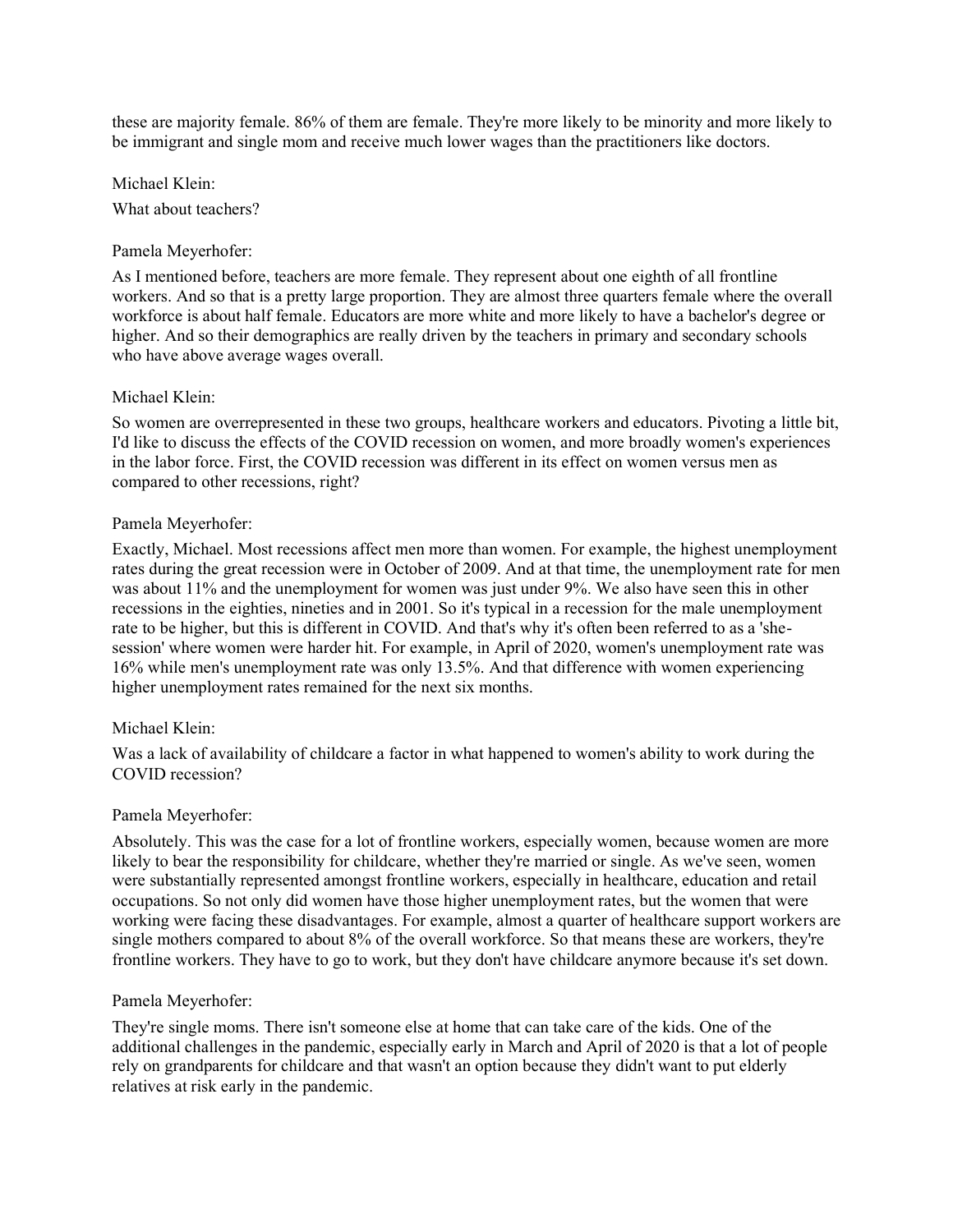## Michael Klein:

Because at that time before vaccines and before people even knew how COVID was transmitted, those people were at much higher risk, of course.

### Pamela Meyerhofer:

Exactly. And a lot of families, unless you've lived in the same house as your parents or grandparents, we were really isolating in our bubbles. And so if they weren't in your household bubble, you couldn't rely on people outside of your household for childcare like they would before the pandemic.

### Michael Klein:

Pamela, as I mentioned in the introduction, much of your research focuses on decisions made by women about work and family and how policies affect these choices. I'd like to draw on your expertise now by asking about a broader timeframe, not just what happened during the pandemic period. What do we know about women in labor force over the past decades?

### Pamela Meyerhofer:

The easiest statistic to look at is the female labor force participation rate. And we separate that out by men and women as well. And so men's labor force participation has always been higher than women's. But since the 1950s, there's been a general decline in male labor force participation while female labor force participation increased until about the mid nineties when it started to level off through the 2000., We see a slight decline beginning in the recession in 2008. But now men and women, while men still have a higher labor force participation rate, those two rates are moving together now.

### Michael Klein:

What explains after decades of women participating more in the labor force, the flattening out?

## Pamela Meyerhofer:

There's a lot of factors that can contribute. One of the pieces that we saw highlighted in the pandemic is women have a lot of caregiving and responsibilities in the home that make it challenging to balance work and family. Also, we have traditional gender norms where in some couples, the husband will work and the wife will stay at home. And so there's still that traditional division of labor that is going to keep potentially female labor force participation below male labor force participation. In addition to all of these additional challenges in workplace arrangements and balancing work and family life.

#### Michael Klein:

So this is about what happened before the pandemic. Do you think that the experience of the pandemic and all the challenges it presented will have long run effects on women's role in the workforce?

## Pamela Meyerhofer:

Definitely. I think the pandemic has highlighted all of the many roles that women are taking on in trying to do caregiving and labor work at the same time. And we've seen a change in demand for work both in the labor shortage that we're seeing in the retail and hospitality jobs, where people are less willing to do those lower wage jobs at that pay. And we've also seen as the market starts to recover, employees are demanding remote work continue in some capacity. And so that flexibility would help working mothers as long as it's accompanied by adequate childcare.

Michael Klein: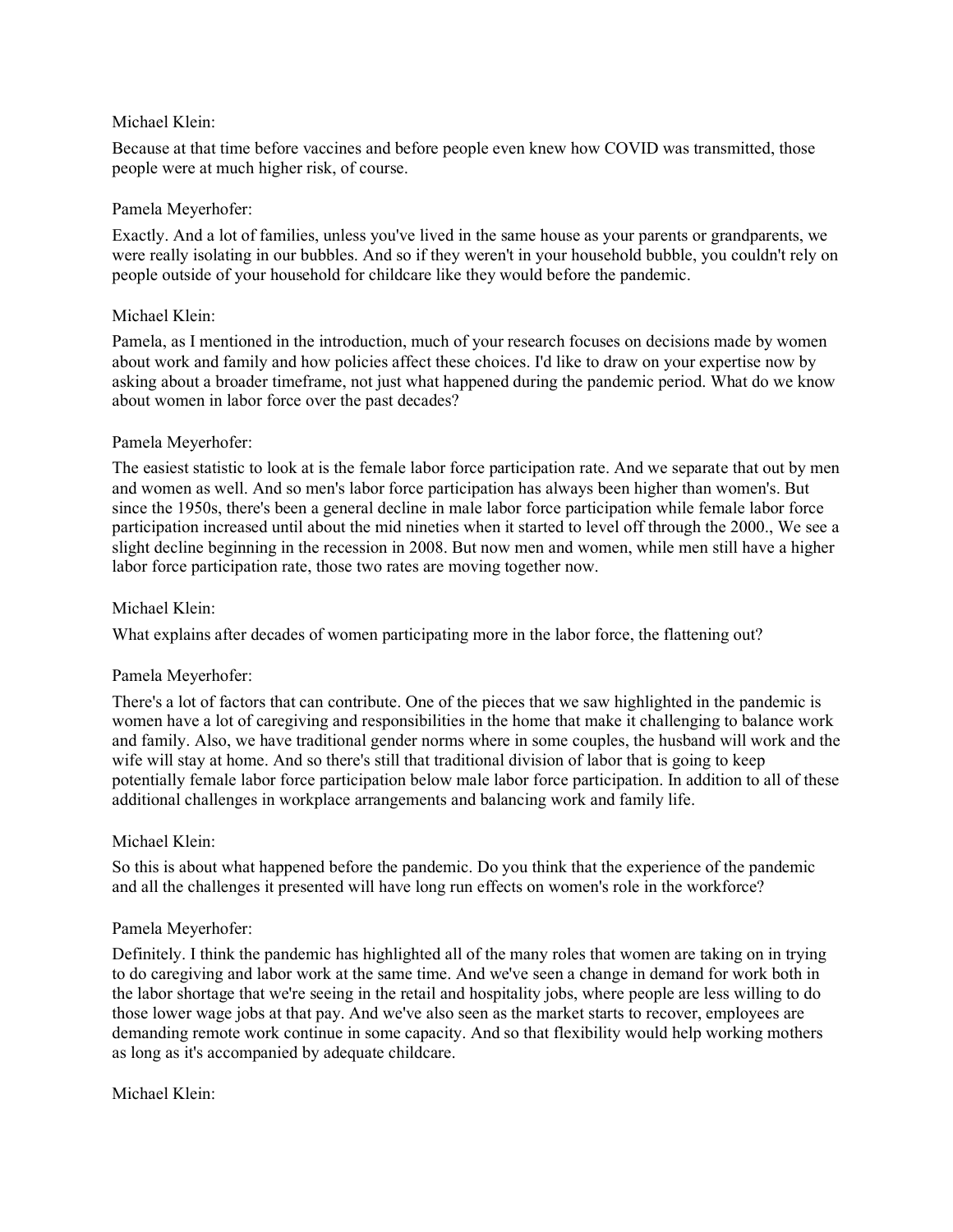Could policies change this outcome. Government policies? And if so, what kinds of policies?

## Pamela Meyerhofer:

Yeah. There's a couple of policies that would make a big difference. One is more flexible work arrangements in terms of remote work and part-time work would likely increase female labor force participation. On top of that, the US is woefully behind on family policies like paid parental leave, childcare subsidies and universal pre-K. The US is actually the only OECD country without a federal paid family leave program. And so we do have one program that was passed in 1993 called the Family Medical Leave Act that provides 12 weeks of unpaid leave. However, to be eligible, there's a lot of restrictions in the type of work that you do and who you work for. So, only about half... just over half of Americans even qualify for that unpaid leave. Several states have now instituted paid family leave laws and a national policy has been discussed and debated, but we don't have it.

## Michael Klein:

Do you think that there's a popular move towards these kinds of policies, given the experience during the pandemic, and what we've seen and more generally all the disruptions to the labor force that we've seen over the last two years?

### Pamela Meyerhofer:

Definitely. Even before the pandemic, paid family leave has a lot of support amongst Americans; bipartisan support. And so I think the pandemic highlighted those challenges of expecting parents to be able to continue working from home while they had kids running around and being able to see how intractable that was. And so policies like paid family leave and childcare subsidies makes it possible for working parents to work full time and have adequate childcare. Another interesting fact about paid family leave is that it encourages fathers to increase their time on childcare, not only just after the birth, but it changes their norms and they tend to become more involved in raising the child. And so that takes some of the unpaid caregiving off of the woman's plate and would allow her to engage in the labor force more.

#### Michael Klein:

And we're talking about government programs, but you also mentioned labor shortages. Do you think there's going to be incentives for companies to start offering this, even absent a federal mandate or a state mandate?

#### Pamela Meyerhofer:

I think there is. There's already a movement. The challenge right now is that it's the most advantaged workers that have access to that. Those who have...are working for tech companies, have bachelor's degrees and have these really well paid positions tend to be the companies that offer paid family leave. What these state policies are doing is expanding that access to lower wage workers. A lot of these, most of these paid family leave policies don't pay 100% of the wages. And so what a lot of companies are doing is they're filling in that blank. So if the state is going to pay 60% of your wages, your company will fill in the other 40%. And so that's an easy way for companies to start providing paid family leave without taking on that whole bill.

#### Michael Klein:

So, it remains to be seen what the shakeout of the COVID period has been, especially now that we're in a period of high inflation and a lot of economic stress. So it'll take a little while to figure out what's going to happen in the long run, but as you've pointed out, Pamela, these are really important issues, and they're